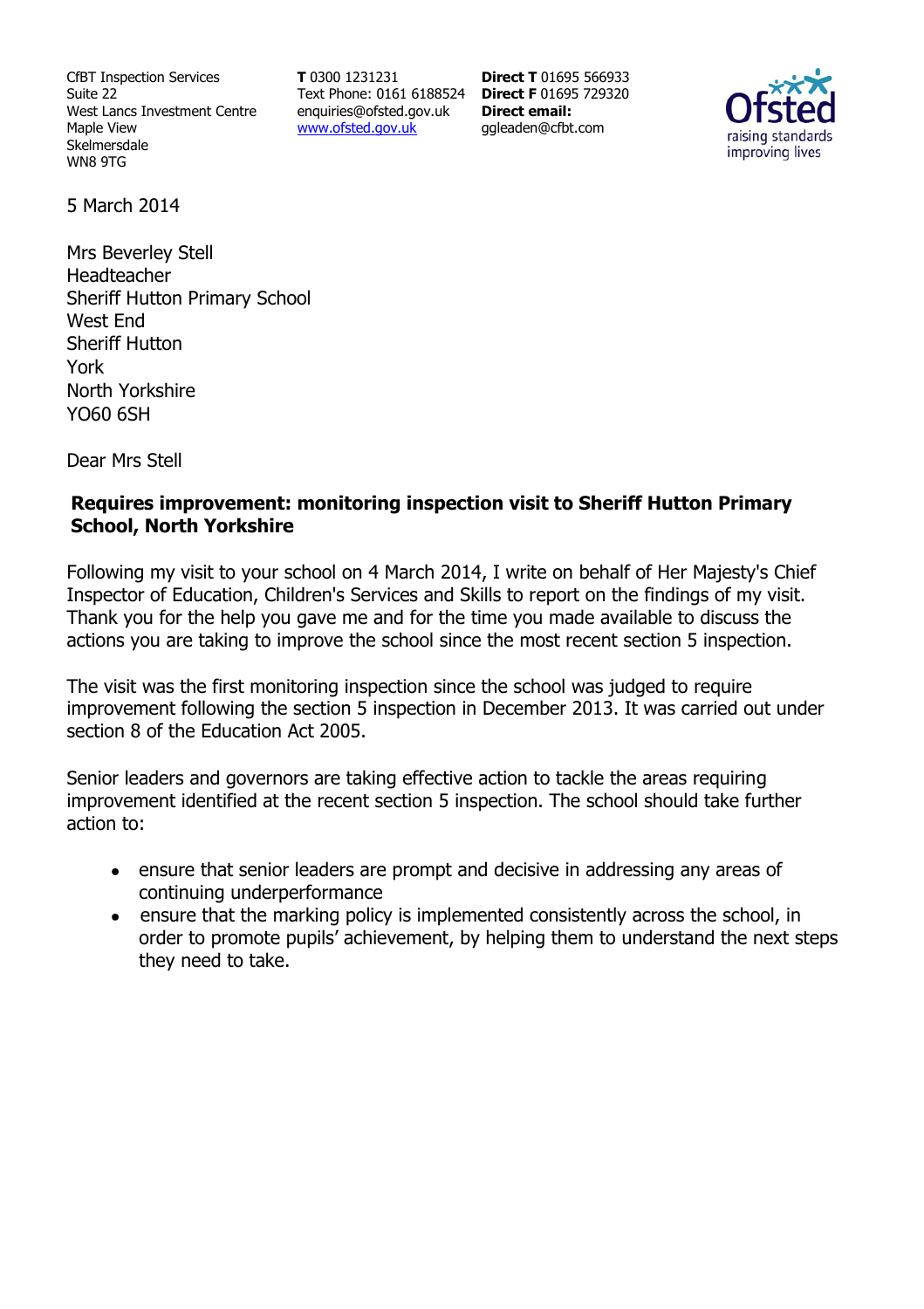

## **Evidence**

During the visit, meetings were held with the headteacher, middle leaders for literacy and for mathematics, six representatives of the governing body and a representative from the local authority to discuss the action taken since the last inspection. The school action plan was evaluated. The inspector toured the school with the headteacher, observing learning briefly in each class and spoke to some pupils in lessons. The inspector also talked to a few pupils over lunch in the school dining hall. The inspector looked a number of documents, including the headteacher's analysis of the impact of actions taken thus far; the local authority's support plan for the school; the record of monitoring activities undertaken by governors; and a sample of minutes of recent meetings held by the governing body.

# **Context**

One of the three class teachers was absent at the time of this monitoring inspection.

## **Main findings**

Actions taken by school leaders have begun to improve teaching. Where staff underperformance has been identified, individual support plans have been implemented. This has resulted in some improvement in teachers' skills. The quality of teaching needs to strengthen further in order to accelerate pupils' progress.

Governors are bringing strong challenge to the school, drawing helpfully on the educational background and expertise on the governing body, for example in developing literacy. Following visits to other schools to observe good practice, coaching by staff from these schools and by advisers in the local authority, teachers have begun to address areas of weakness. Lesson plans and activities seen during this monitoring inspection visit are becoming more sharply focused on setting tasks that stretch different groups of pupils. During brief visits to classrooms the inspector observed staff intervening directly with individual children at appropriate points to question or challenge them further and not letting learning drift.

As lessons are being pitched at a more appropriate level, pupils' attitudes to learning and their behaviour are improving. Incidents of low level disruption and inattention are reported to be falling. The inspector noted that the environment is being developed well to support learning.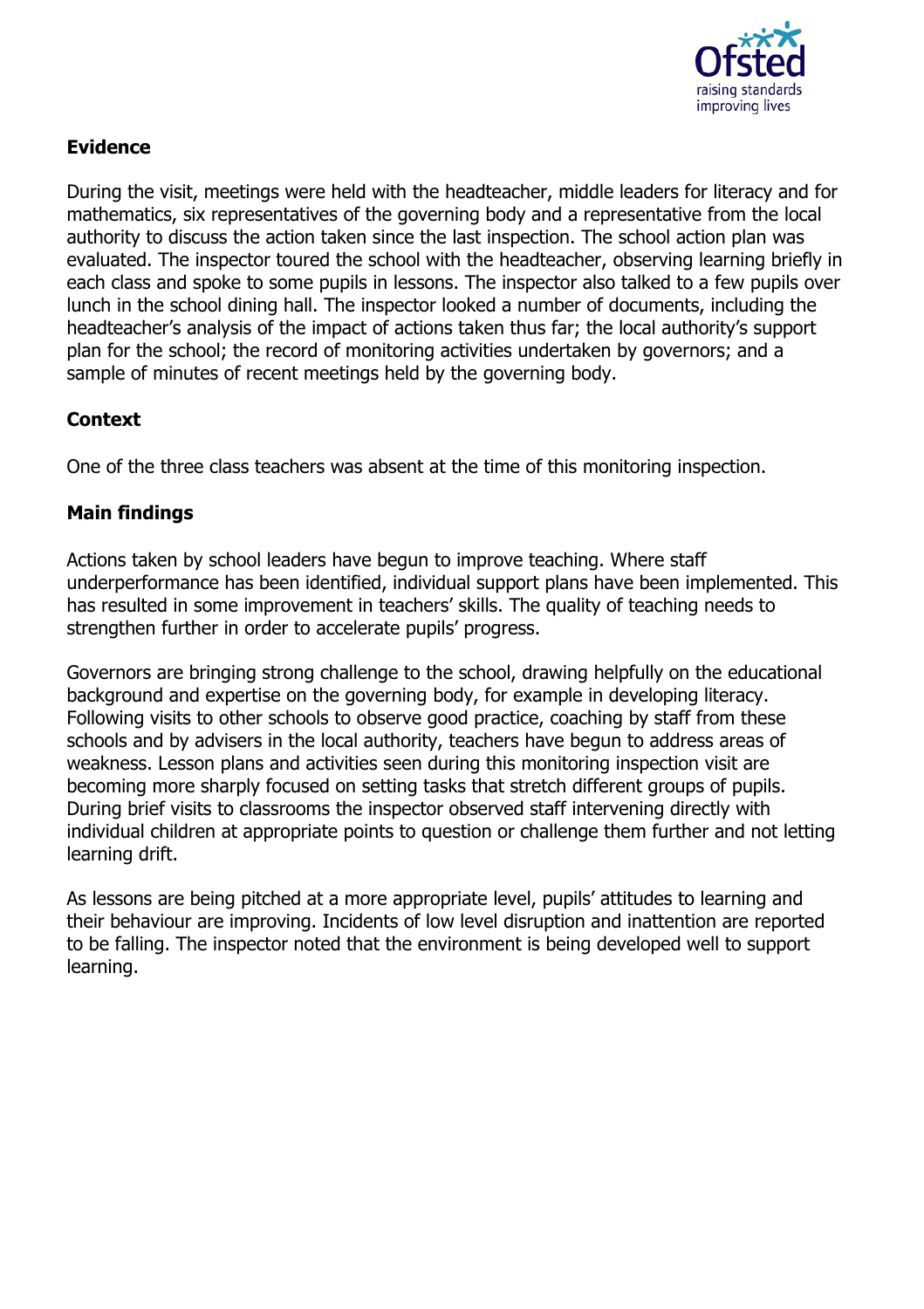

As a result of working with other schools in a local 'cluster group', the skills of the middle leaders for literacy and numeracy are strengthening. These leaders have a clear understanding of their roles in bringing about improvement. Working closely with governors linked to their area of responsibility and guided by the headteacher, they have implemented several initiatives aimed at improving pupils' skills in literacy and mathematics. During this monitoring inspection, the inspector observed first-hand evidence that the literacy policy was being implemented, with an emphasis on getting pupils involved in writing in each lesson. Pupils were observed writing at length, and controlling their handwriting well. Pupils show a keen interest in presenting their written work well. Examples of their work are prominently displayed. These are positive indicators that the revamped literacy policy is beginning to have an impact on pupils' achievement.

Initiatives include a structured programme for improving pupils' spelling. The school has established the starting point for each pupil and which spellings each child has to master to move forward. Crucially, the school is ensuring that parents are fully involved in this, for example through workshops advising them how to help their children in understanding spelling rules and mathematics. The school has wisely freed up extra time for middle leaders to help them fulfil their role in monitoring the quality of teaching more effectively.

In order to develop pupils' mathematical skills further, school leaders have conducted a check on where pupils are being given opportunities to apply these skills in other subjects. This shows reasonable coverage, but the school now plans to increase the frequency and range of occasions when this is possible. Teachers have started to collect evidence to show more easily where and how pupils' mathematical skills are being applied in other subjects.

The school's action plan has been suitably amended to address the areas where the school needs to improve. Link governors are contributing well to school improvement work by giving sharply-focused, well-judged advice to middle managers. Middle leaders and some members of the governing body have conducted a scrutiny of a sample of pupils' work in mathematics and literacy and identified that the policy for marking is not being followed fully in all subjects.

Ofsted may carry out further visits and, where necessary, provide further support and challenge to the school until its next section 5 inspection.

#### **External support**

The school is drawing well on the support provided by the local authority, including the support and advice it is securing through a cluster of six local primary schools. Links with other schools are helping to improve the skills of teachers and of middle leaders. The initiatives that have resulted from the links with other schools are having a positive impact on pupils' handwriting. The local authority is now providing more effective, targeted support and the school is addressing underperformance in teaching in a more systematic way.